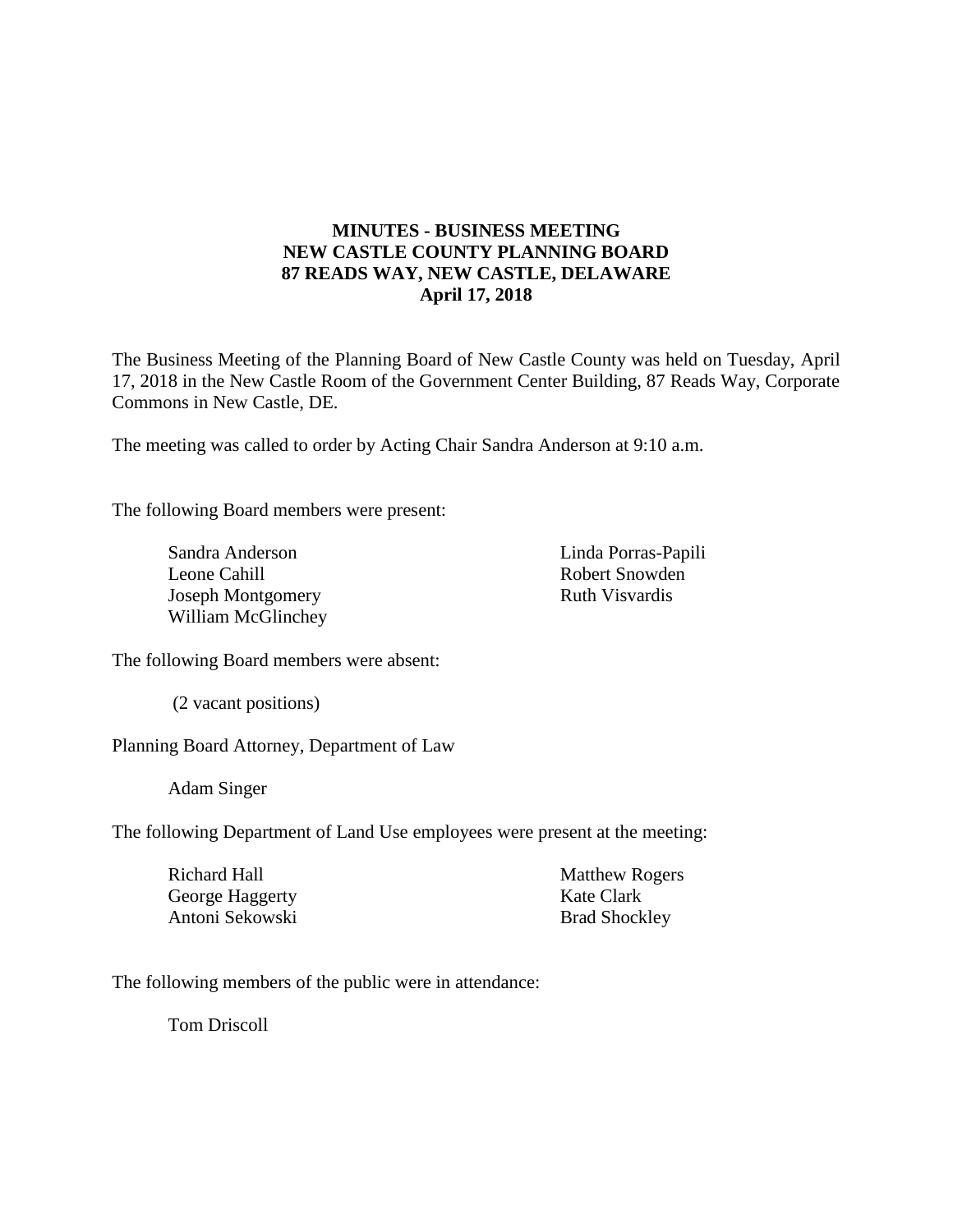## **MINUTES**

On motion by Mr. Montgomery, seconded by Ms. Visvardis, the minutes of the March 20, 2018 meeting were approved as written by a vote of 7-0-0-0 (YES: Anderson, Cahill, Montgomery , Papili, McGlinchey, Snowden, Visvardis; NO: none; Abstain: none ; ABSENT: none; VACANT POSITIONS: Two).

#### **DEFERRALS**

None

#### **BUSINESS -**

**App. 2017-0577-Z.** West side of North DuPont Highway (Rt. 13), north of Central Avenue and south of Lovelace Avenue, New Castle Hundred. This is a County Initiated rezoning at **2101 North DuPont highway** to change the zoning of the site to permit commercial uses on the property. **Ord. 17-117 will rezone 0.23 acre from NC6.5 (Neighborhood Conservation) to CR (Commercial Regional)** and to amend the 2012 Comprehensive Development Plan consistent therewith. CR Zoning. CD10.

The Department has considered the *Standards for Zoning Map Amendment* in Section 40.31.410. A through E, the proposed plan, and the comments received from agencies and the public. Based on this analysis the Department is of the opinion that the standards are met by this proposal. The Department of Land Use recommends **APPROVAL** of Ord. 17-117.

At its business meeting held April 17, 2018 the Planning Board considered the analysis and reasoning offered by the Department of Land Use in its recommendation. On a motion by Mr. Montgomery and seconded by Mr. McGlinchey, the Board voted to recommend **APPROVAL** of Ordinance 17-117. The motion was approved by a vote of 6-1-0 (Yes: *Anderson, Cahill, Montgomery, McGlinchey*; *Visvardis; Snowden;* No: *Porras-Papili*).

Preceding the vote the Board asked a number of questions concerning the County initiated rezoning process. McGlinchey inquired what could be done with the property if it were to be rezoned. He further questioned the rationale for proposing a rezoning without an underlying land development plan. Matthew Rogers, Planner for the Department of Land Use explained that if the property were to be rezoned, the existing structure could be used in a commercial capacity and explained that any proposed development would have to meet the requirements of the Unified Development Code and would be subject to all regulatory requirements at the time of plan submission.

Ms. Porras-Papili questioned whether notification of this proposed rezoning was sent to neighboring property owners and whether the rezoning was sought by an individual property owner or a commercial company. Mr. Rogers explained that any can initiate the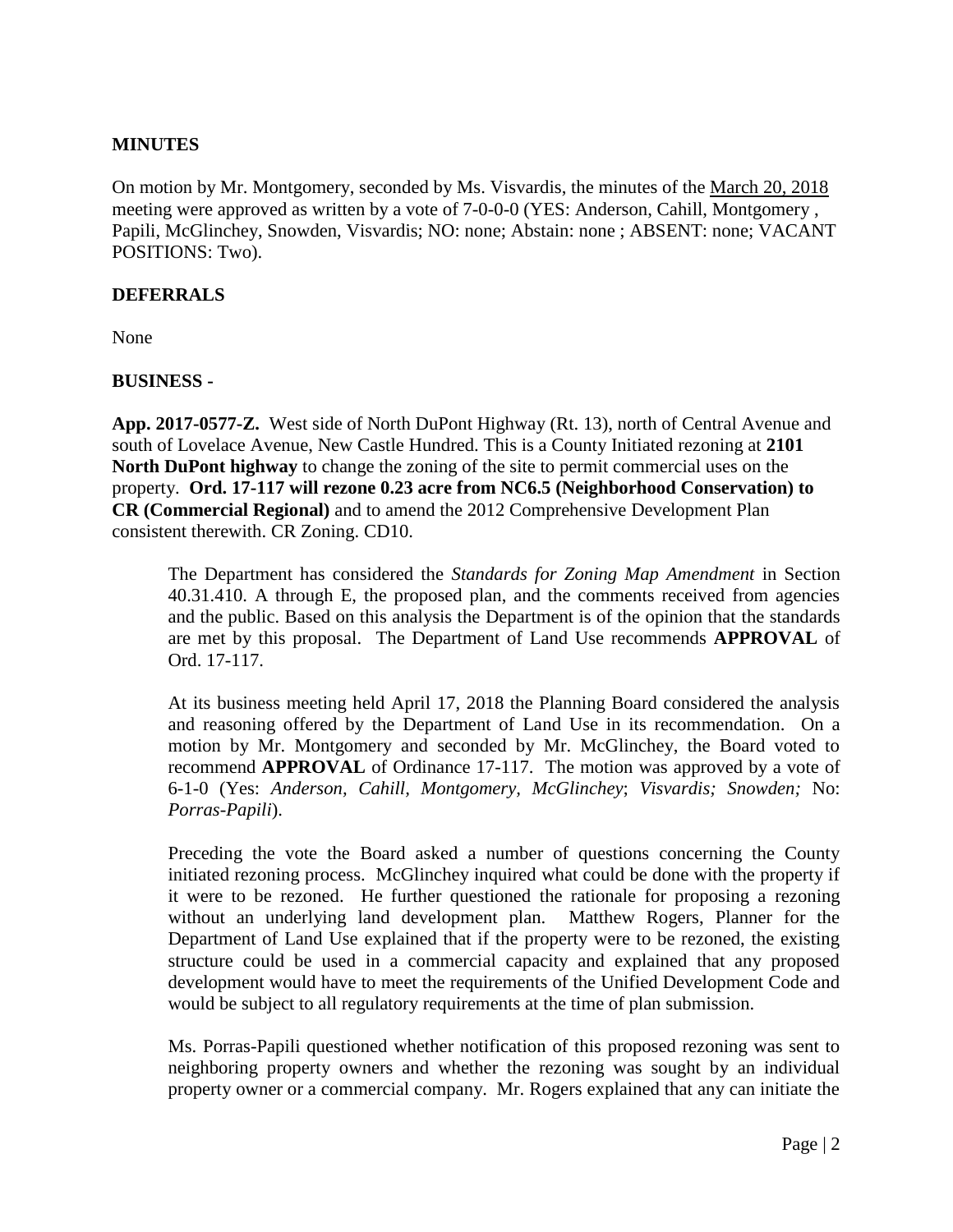County initiated rezoning process by contacting County Council. He explained that the application was noticed in accordance with the requirements for rezoning in the Unified Development Code.

Ms. Visvardis asked how the County located properties in order to initiate rezoning. Mr. Rogers explained that this process is initiated by the property owner who then contact their Councilperson or the County.

Ms. Anderson inquired whether this was a County initiated rezoning due to a mistake or mislabeling in the 1997 rezoning of the Unified Development Code. Mr. Rogers responded that this was a County initiated process because the County was contacted by the Councilperson for the property owner. He explained that this site was not mistakenly zoned, as the residential zoning designation met the requirements of the Code at that time.

## **OTHER BUSINESS**

**New Castle County Capital Budget** – At the April 17, 2018 Planning Board Business Meeting, Brian Maxwell, Chief Financial Office, New Castle County, presented the New Castle County Capital budget 2019-2024.

The Department reviewed the New Castle County Capital Budget and believes that the proposed Capital Program and Budget is based on sound land use planning principles and is in accordance with the 2012 Comprehensive Development Plan, and recommends that New Castle County Council approve the New Castle County Capital Program & Budget for Fiscal Years 2019-2024.

At the business meeting held on April 17, 2018, the Planning Board considered the recommendation and analysis offered by the Department of Land Use. On a motion made by Mr. Snowden and seconded by Mr. Montgomery, the Planning Board voted to recommend to County Council that the proposed Capital Budget & Program be approved, and the motion was adopted by a vote of 7-0-0 (*Yes: Anderson, Cahill-Krout, McGlinchey, Montgomery, Porras-Papili, Snowden, Visvardis; No: none; Absent: none*).

In discussion preceding the vote, the following comments were offered:

Ms. Anderson asked Brian Maxwell, New Castle County Chief Financial Officer, to explain the difference between a completed and a deleted project on the page 8 of the supplied presentation document. Mr. Maxwell explained that the PulsePoint project was completed in full and that any remaining funds will rotate back to the general fund. The Westover Hills Trailer (a police trailer proposed for the area) did not move forward and will be removed from the County's books. Ms. Anderson also inquired about the PAL building renovations listed on sheet 7 of the presentation document, and if it hadn't been completed in 2017. Mr. Maxwell, explained that the renovations were for resurfacing parking areas and where the projects had received authorization in 2017, they won't be completed until 2020. Mr. Snowden asked about proposed improvements to the Christina force main, questioning if a long term full replacement is necessary and if part of the